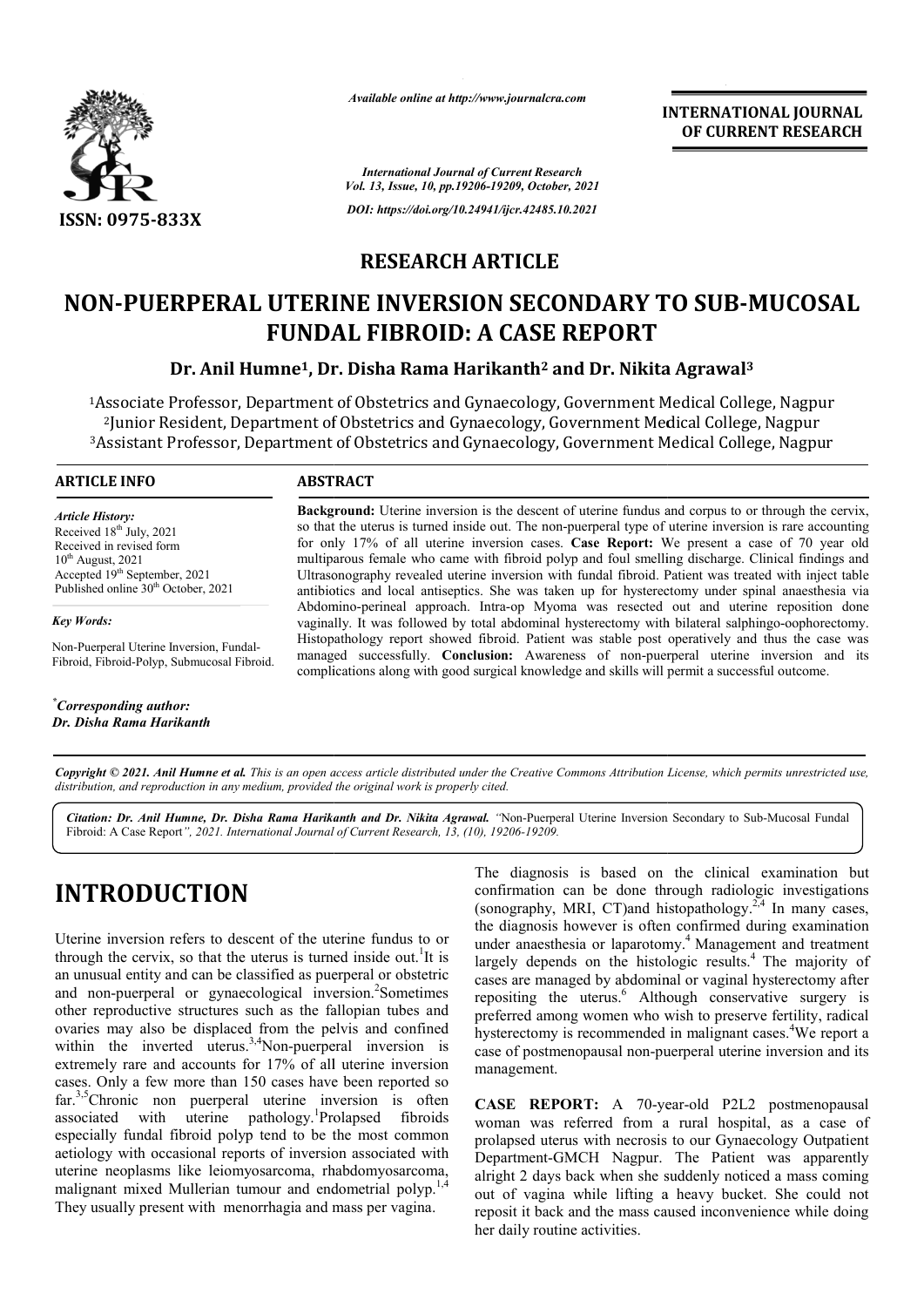She also had foul smelling discharge since 6 months, yellowish white in colour for which she took no treatment. She had no bowel or bladder complaints. The patient had two vaginal births and had attained menopause 24 years back. Her past medical, surgical, and family histories were not significant. On general examination she was conscious and oriented, with average built and nourishment. She was pale and her respiratory and cardiovascular systems were normal. Her abdomen was soft and nontender with no palpable mass. The Patient was examined in a dorsal position; External genitalia was normal A mass of 25\*15\*10 cm was seen coming out of vagina. The distal half of which was necrotic with foul smelling slough and the proximal half of the mass was congested and red in appearance. External os could not be visualized (Figure 1) No significant evidence of cystocele, enterocele and rectocele. On rectal examination fundus of the uterus was not felt and rectal mucosa was intact. On USG, uterus was not visualized. Bilateral ovaries were normal. No hydro-uretero-nephrosis. All other investigations were within normal limits. She was started on injectable antibiotics and daily dressing was done with antiseptics.



**Figure 1. 24\*15\*10 cm fundal fibroid with areas of necrosis and congestion**

The clinical and sonography findings suggested that it was uterine inversion secondary to a large submucosal fundal fibroid (Figure 1) and hence the patient was posted for myomectomy with hysterectomy under spinal anaesthesia. A plane was found between the fibroid and the inverted uterine fundus and the myoma was excised. As the tissue was oedematous and of same consistency; it was not possible to identify the landmarks and structures to avoid any injury to pelvic structures. Hence after excision we proceeded with laparotomy. On opening the abdomen, an empty space was noted at the site of the fundus, both ovaries and tubes were found on either side of the constriction cup laterally.(Figure 2) This gave an appearance like a mouth of the flowerpot. After examining the anatomical position of the bladder and other structures, a haegar's dilator was passed through the centre so as to identify the fundus and then a rent was made. (Figure 3) Now the constricting ring and posterior wall of uterus was cut vaginally and uterus was pushed up through cervix by gentle instrumental traction (Figure 4). Thus the Kustner's technique was employed. Procedure proceeded with total abdominal hysterectomy of the reposited part of uterus with bilateral salphingo-oophorectomy. The angle of the relaxed vaginal vault was plicated to the round ligaments on both sides and vault suspension was done.



**Figure 2. Abdominal view of the empty pelvis with congested bilateral tubo-ovarian ligaments**

Patient withstood the procedure well and was discharged after 12 uneventful post-operative days. Histopathology report confirmed the diagnosis of leiomyoma (Figure 5)



**Figure 3. Hegar's dilator inserted abdominally seen coming out through the rent made after myomectomy**



**Figure 4. Anterior wall of the uterus seen after repositing the uterus back into the peritoneal cavity.**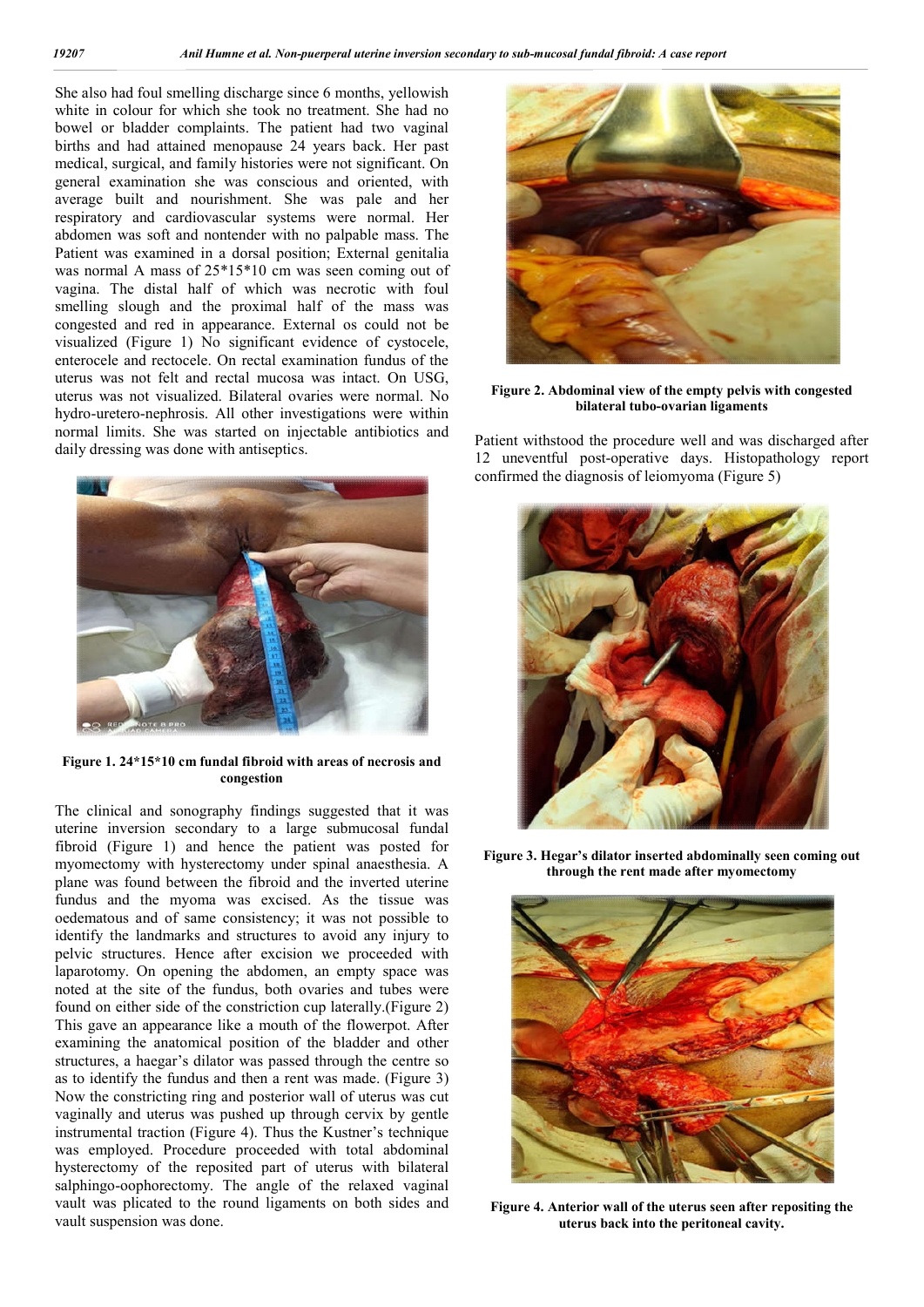

**Figure 5. Gross specimen of uterus with fundal fibroid**

### **DISCUSSION**

Most of the uterine inversions present as obstetrics complication. Non-puerperal causes contribute to one sixth of all inversions.<sup>1,4</sup>They may be idiopathic or associated with uterine pathology like prolapsed fibroids, uterine neoplasm and endometrial polyp. Of these uterine leiomyomas contribute the maximum  $(78.8\% - 85\%)$  number of cases. <sup>1,3</sup>The mechanism in which the tumours result in inversion of the uterus is largely unknown; however thin uterine wall, rapid growth of the tumour, dilation of the cervix by the tumour and its abrupt expulsion have been cited.<sup>1,3,4,5</sup>Fundal fibroids due to their traction effect have an increased risk.<sup>1,3,6</sup> Majority of nonpuerperal uterine inversion presents after 45 years and is mostly benign. Only 20% of pathologic specimens showed malignancy which were usually seen among young women. 4,5,6Hence in women of reproductive age, malignancy is always a suspicion if uterine inversion occurs. This stresses on the need of histopathology especially to manage local recurrence or distant metastasis that may occur many years after the initial surgery.<sup>3,4</sup> Uterine inversions can be classified as follows: Stage 1: The inverted fundus remains in the uterine cavity Stage 2: Complete inversion of the fundus through the cervix Stage 3: The inverted fundus protrudes through the vulva Stage 4: Inversion of the uterus and the vaginal wall through the vulva.<sup>1</sup> Inversion can also be classified as acute and chronic. Acute uterine inversion causes severe pain and haemorrhage whereas chronic inversion is insidious and can be asymptomatic in many cases. They may be characterized by pelvic discomfort, vaginal discharge, irregular vaginal bleeding, urinary dysfunction and anaemia.<sup>1,2,3</sup> In this case, inversion occurred in a postmenopausal woman with fundal fibroid when she lifted a heavy object. Thus the increased intra-abdominal pressure precipitated the inverted uterus with fibroid to come out of vulva. However it was associated with secondary infection which might have been due to prolonged exposure to the vaginal environment.

This delay in seeking medical attention could be because of poor understanding of her medical condition and financial problems. Unlike the case reported by Younas *et al* <sup>6</sup> where the patient had hypovolaemic shock and profuse bleeding, this patient was in a stable condition. The diagnosis of inversion may be difficult to make during examination especially with sloughed endometrium when it may be confused with fibroid polyp. However clinical findings of a mass coming through the vagina (stage 3 or 4) without definite margins of a cervix and a nonpalpable uterus on bimanual or rectal examination can aid in the diagnosis. 4,5,6 The misdiagnosis of submucous fibroid and surgical attempt to remove it vaginally may result in profuse bleeding and fundal perforation of the uterus. Hence radiological investigations like ultrasound, computer tomography or magnetic resonance imaging can be used in stable patients. MRI is best imaging modality showing an Ushaped uterine cavity, thickened and inverted uterine fundus on a sagittal image and a 'bulls-eye' configuration on an axial image as indicative signs of uterine inversion.<sup>3,7</sup>This however, is not readily available in most hospital settings of developing countries. Uterine inversion owing to its rare nature frequently goes undetected and many cases have been identified during surgery or when examined under anaesthesia by an experienced surgeon.<sup>5,6</sup>In this case we confirmed the diagnosis both clinically and radiologically.

Unlike the timely reposition procedures which are successful in acute inversion; surgery is imperative in chronic cases. Depending on the patients reproductive desire, associated conditions and cause of inversion (benign or malignant); surgical reposition or hysterectomy should be considered.<sup>3</sup> Hysterectomy is challenging if the uterus is not reposited priorly because of the distortion of the pelvic anatomy in inverted uterus as the ureters come in close proximity to the uterine vessels. <sup>4</sup> There are different surgical techniques proposed for reverting the prolapsed uterus: abdominally coinciding with laparotomy, laparoscopically and transvaginally. At times, a combination of approaches may be necessary to rectify this disorder. 4,6 Huntington and Haultain are commonly used abdominal approaches; whereas Kustner and Spinelli procedures are the vaginal approaches. Spinelli's approach is anterior and requires dissection of the bladder and an anterior uterine wall incision, while Kustner's is a posterior approach with incision on the posterior uterine wall which makes it easier and safer.<sup>1,4,6</sup>Huntington procedure consists in locating the cup of uterus formed by the inversion, dilating the cervical ring digitally and gentle upward traction of the round ligaments of the uterus. The Haultain procedure uses a vertical incision in the posterior portion of the ring and gentle traction on the round ligaments.<sup>1,4</sup>These defects are then closed in layers in cases of uterine preservation; otherwise, hysterectomy is performed. Hysterectomy can be attempted without myomectomy to prevent excessive blood loss. But to aid in easy reposition one can first proceed with myomectomy as done in the present case. Most surgeons use the abdominal route for hysterectomy. However vaginal hysterectomy can be done even without reinverting. 3,6Few studies have reported nonpuerperal uterine inversion managed by laparoscopyassisted vaginal hysterectomy.4,6 In this case we approached both by abdominal and perineal routes. Kustner's method was applied for repositing the uterus and abdominal route for hysterectomy as the anatomy was clear. De Vries *et al* <sup>5</sup> and Shambhavi *et al* <sup>2</sup> also reported in their cases that the myoma was excised vaginally but hysterectomy was done abdominally.